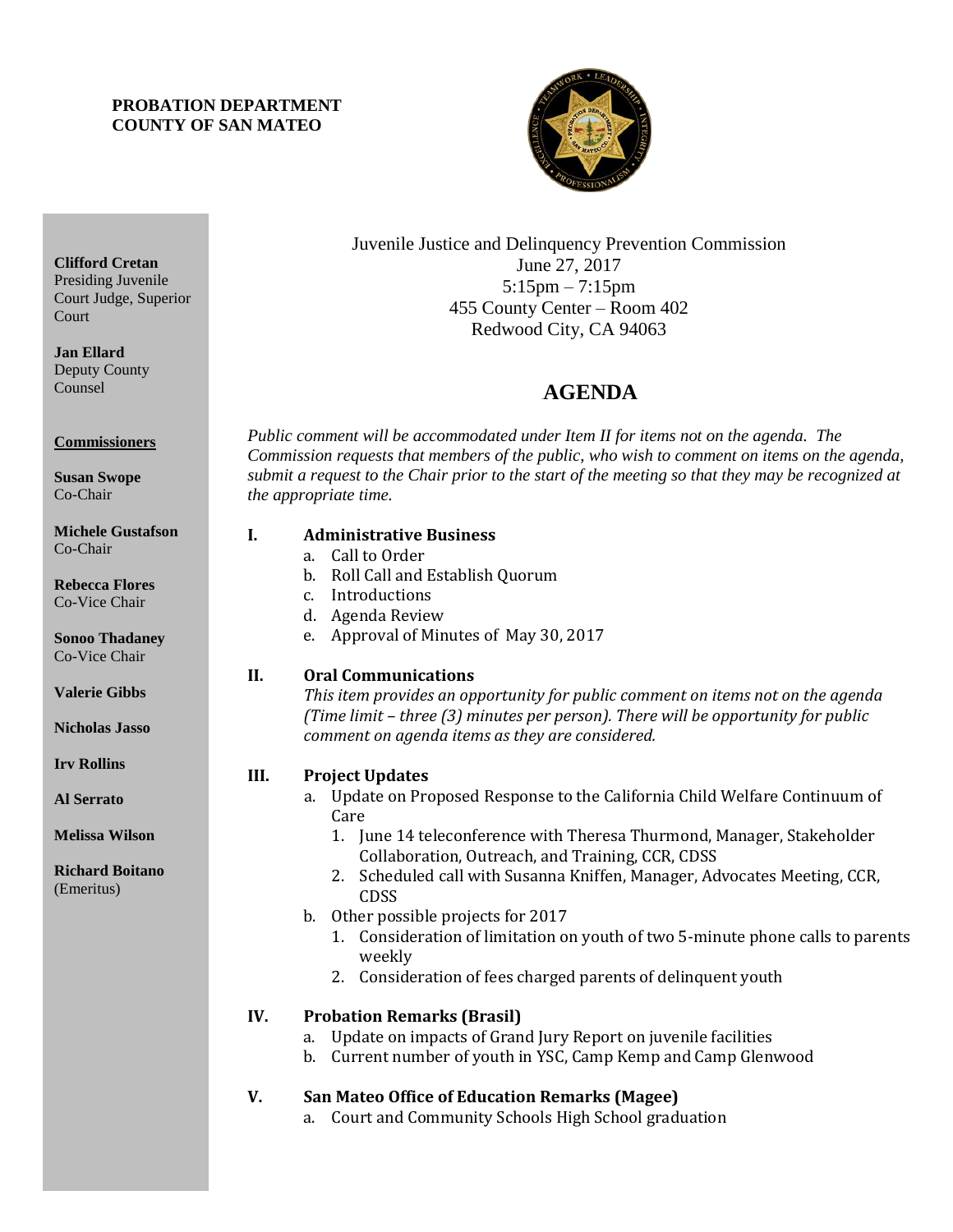#### **VI. Liaison/Study Group Reports**

- a. Inspections Committee Update (Thadaney) 1. Inspections status
- b. Court and Probation Liaison (Wilson)
- c. Youth Commission Update (MacAvoy)

#### **VII. Commissioner Comments/Announcements**

a. JJDPC training, Thursday, September 14, 2017, CCPA Annual Training and Exhibitors Conference, Queen Mary, Long Beach. Go to: [www.CPPCA.org.](http://www.cppca.org/) (Flores)

#### **VII. Adjournment**

# **Tuesday, July 25, 2017 5:15 – 7:15 p.m. Location: 455 County Center, Room 402, Redwood City, CA**



MEETINGS ARE ACCESSIBLE TO PEOPLE WITH DISABILITIES. INDIVIDUALS WHO NEED SPECIAL ASSISTANCE OR A DISABILITY-RELATED MODIFICATION OR ACCOMMODATION (INCLUDING AUXILIARY AIDS OR SERVICES) TO PARTICIPATE IN THIS MEETING, OR WHO HAVE A DISABILITY AND WISH TO REQUEST AN ALTERNATIVE FORMAT FOR THE AGENDA, MEETING NOTICE, AGENDA PACKET OR OTHER WRITINGS THAT MAY BE DISTRIBUTED AT THE MEETING, SHOULD CONTACT SECRETARIES ROXANNE MAQUINANA (650)312-5254 OR SANDY MUSIELAK (650) 312-8970 AT LEAST 72 HOURS BEFORE THE MEETING AS NOTIFICATION IN ADVANCE OF THE MEETING WILL ENABLE THE COUNTY TO MAKE REASONABLE ARRANGEMENTS TO ENSURE ACCESSIBILITY TO THIS MEETING AND THE MATERIALS<br>RELATED TO IT. ATTENDEES TO THIS MEETING ARE REMINDED THAT OTHER ATTENDEES MAY BE SENSITIVE TO VARIOUS CHEMICAL BASED PRODUCTS.

If you wish to speak to the Committee, please fill out a speaker's slip. If you have anything that you wish distributed to the Committee and included in the official record, please hand it to the County Manager who will distribute the information to the committee members.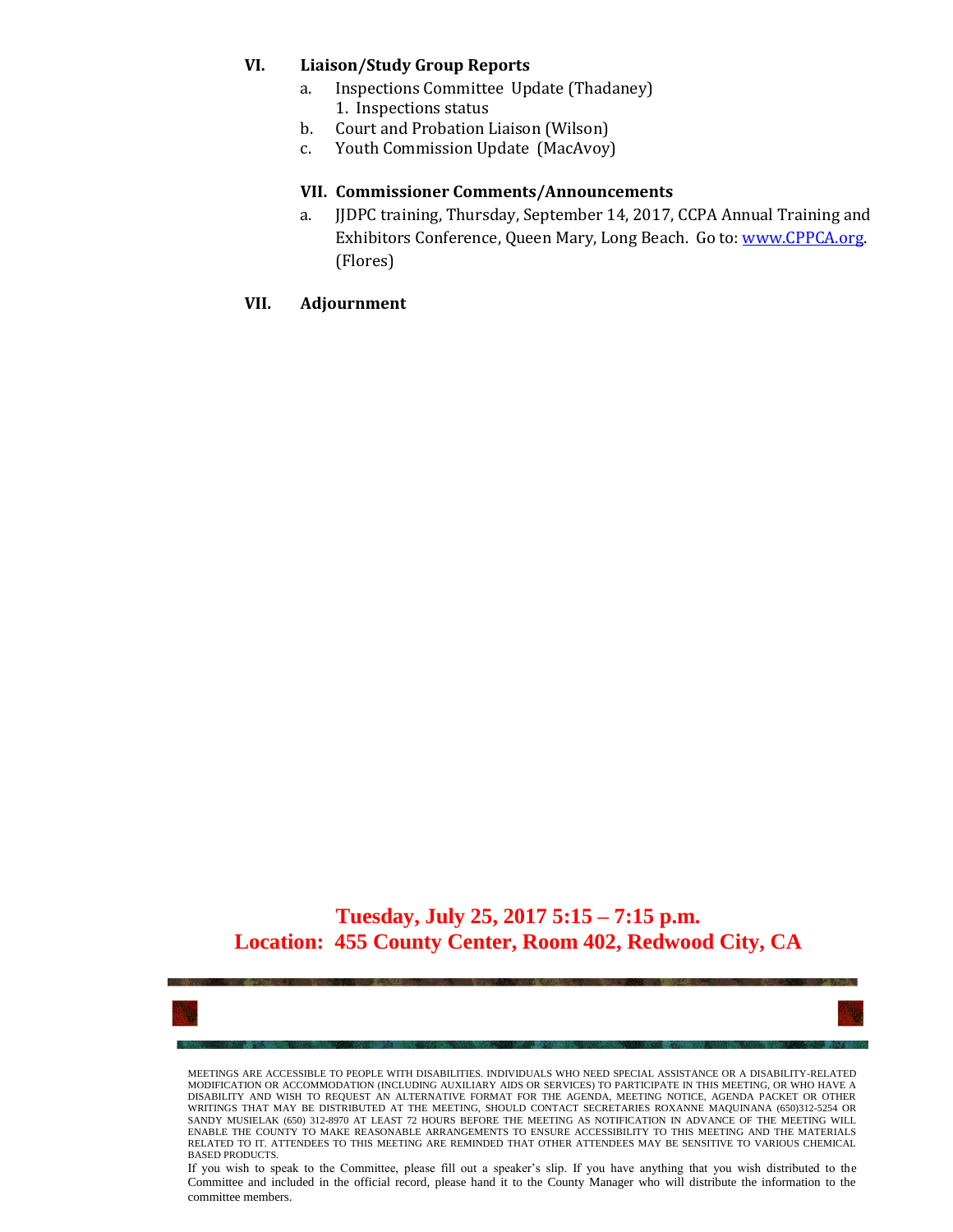

COUNTY OF SAN MATEO Juvenile Justice and Delinquency Prevention Commission 222 Paul Scannell Drive • San Mateo, CA 94402

# **Minutes of the Regular Juvenile Justice & Delinquency Prevention Commission May 30, 2017 5:15-7:15pm 455 County Center, 4 th Floor, Room 402, Redwood City**

# **MINUTES**

**Commissioners Present:** Co-Chair – Susan Swope, Co-Vice Chairs - Sonoo Thadaney and Rebecca Flores, Al Serrato, Melissa Wilson, and Richard Boitano (Emeritus)

**Commissioners Excused**: Michele Gustafson, Nick Jasso, Valerie Gibbs, and Irv Rollins

**Youth Commissioner:** Clara MacAvoy

**Staff Present:** Jeff Morino, Probation Services Manager

## **Additional Attendees:**

Toni Barrack – Community Member Nancy Magee – SMCOE Mary Oleksy – Stanford Kody Lizana – FLY Tara Ford – Stanford Law School Joey Gallo - FLY Bill Silverfarb – Supervisor Canepa's Office

# **I. Administrative Business:**

- a. Call to Order: The meeting was called to order at 5:15 p.m.
- b. Roll Call and Establish Quorum: A quorum was established.
- c. Introductions
- d. Agenda Review: **Approved** as distributed
- e. Approval of Minutes: April 25, 2017 minutes: **Approved** as distributed.

## **II. Oral Communications:** None.

## **III. Consideration of Russell Brunson's JJDPC Application**

Jan Ellard confirmed Mr. Brunson does not qualify as a potential Commissioner since he is not a resident of San Mateo County and that requirement is part of the County Charter. Ms. Ellard agreed to look into whether we can have Mr. Brunson join as a non-voting member to represent the Coast, as he works for the City of Half Moon Bay.

# **IV. State Legislation that Affects Youth**

a. Review of bills in the legislature that affect youth (Swope) There are several bills in the legislature that affect youth--AB529, AB1181, AB507, AB1227, SB426, SB462 (see attachment)*.* Commissioner Swope would like the commission to be aware of these.

# **V. Project Updates**

a. Update on Proposed Response to the California Child Welfare Continuum of Care No discussion.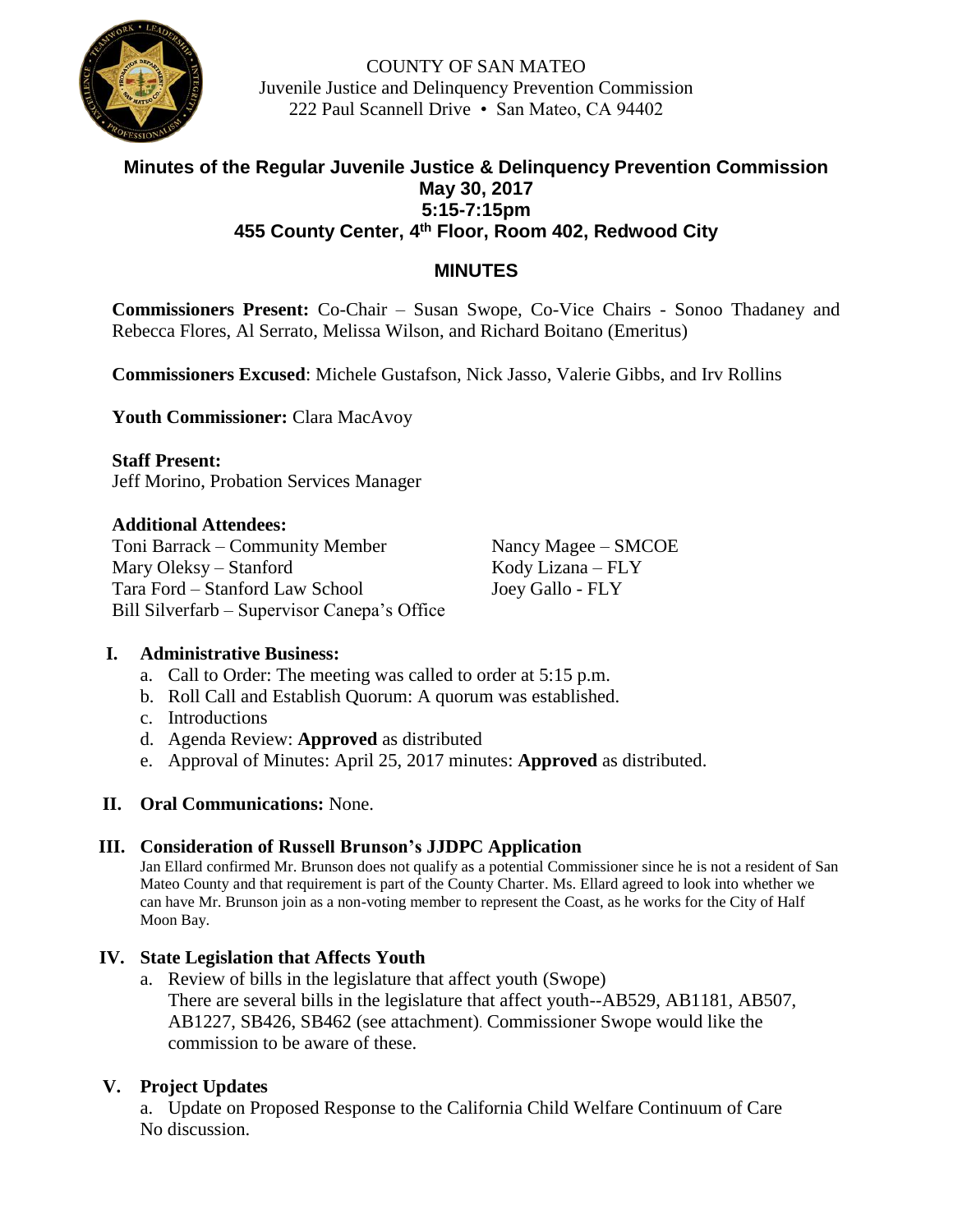b. Suggest/consider other possible projects for 2017 No discussion.

## **VI. Probation Remarks (Brasil)**

a. Update on impacts of Grand Jury Report on juvenile facilities No report.

b. Progress on installation of new security cameras

Jeff Morino, Director with the Probation Department, reported that audio is now working on the security cameras. Both are high-definition and the film is kept for one year.

c. Current number of youth in YSC, Camp Kemp and Camp Glenwood Jeff Morino reported there are 58 boys and 5 girls in YSC as of May  $30<sup>th</sup>$ , Camp Kemp has 12 girls in custody and 6 in GEP. Camp Glenwood has 23 boys, two of whom are still at YSC while their plans are developed.

Capital Improvements are in process at Camp Glenwood. A new commercial stove has been installed in the kitchen. The kitchen will also have a new refrigerator, dishwasher, and freezer. The parking lot will be re-paved and the volleyball court has been re-sanded. The Paxton Patterson class has a landscaping project. The youth will be making things out of concrete on the yard. The youth are also constructing a cinder block wall to make an outdoor kitchen with a BBQ grill. They plan to install a water feature and red brick planter boxes in front of the school.

# **VII. San Mateo Office of Education Remarks (Magee)**

a. Report out on Multi-County Project Change meeting held on April 11<sup>th</sup> Alameda and Contra Costa Counties are interested in implementing a program like our Project Change in their counties. They met with SMCOE and Katie Bliss to learn about Project Change. Both Alameda and Contra Costa Counties developed next steps toward developing similar programs for their delinquency youth.

b. Graduation number of youth in YSC, Camp Kemp and Camp Glenwood Nine students from the Court schools will receive their high school diploma or GED at YSC on May 31, 2017. Their parents have been invited to attend.

NDNU instructors taught college-level writing class for 8 weeks. College of San Mateo provided speakers from different career paths. The number of college instructors coming into Hillcrest will be expanded in September.

Bill Silverfarb from Supervisor David Canepa's office recommended having achievement certificates given to the graduates from the Board of Supervisors as part of the graduation ceremony. He also suggested the Commission should provide some recognition of the students' accomplishment.

## **VIII. Liaison/Study Group Reports**

a. Inspections Committee

1. Schools subcommittee (Rollins)

Commissioner Wilson reported the Canyon Oaks school inspection will be scheduled in September 2017 when school starts again. She plans to spend more time in the classroom at Hillcrest. They spent a lot of time in classes at Glenwood, but not as much at Camp